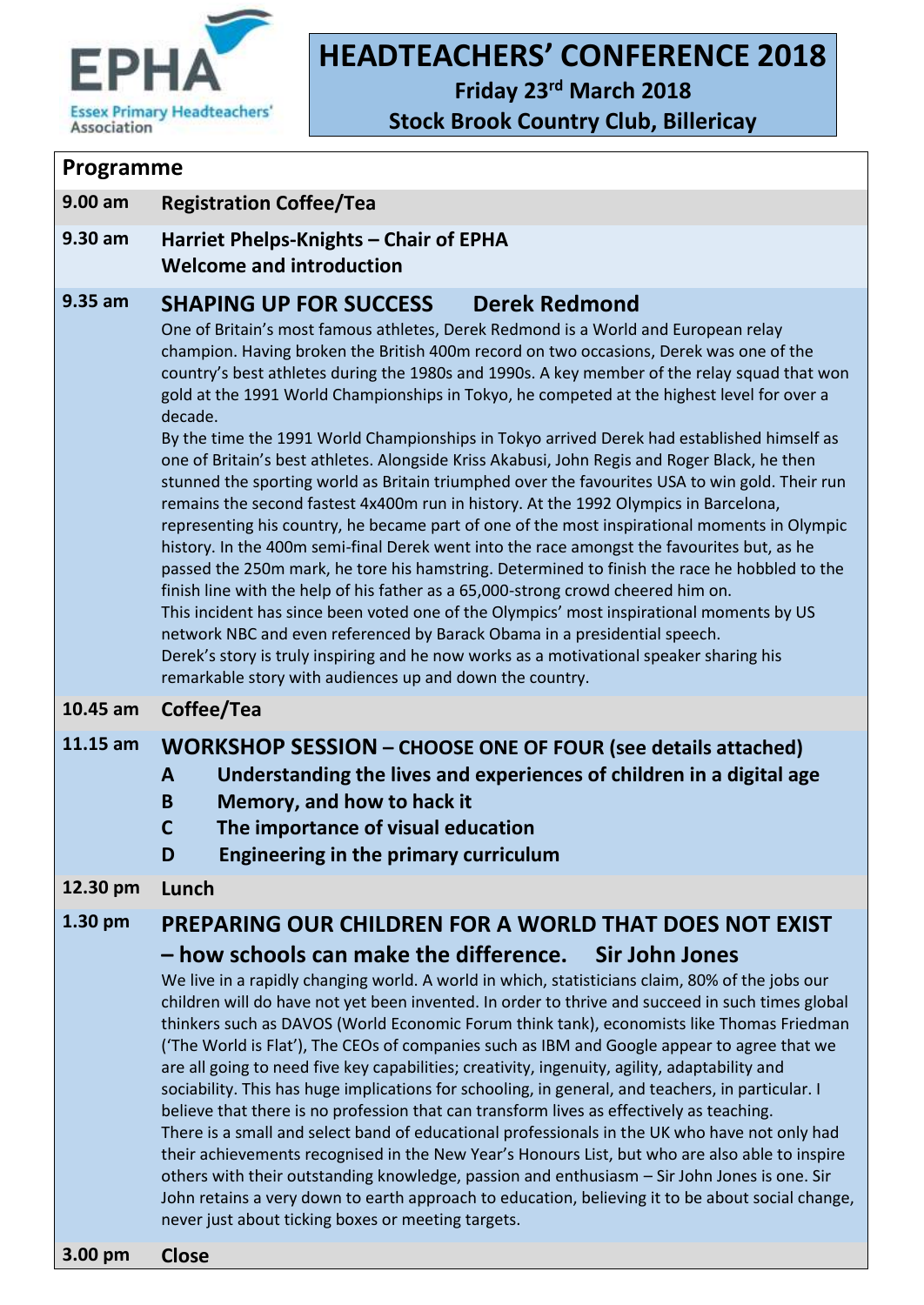# **Option A Understanding the lives and experiences of children in a digital age**

In 2017 the danger of strangers to our children has never been more profound and has also never been more removed from the lessons we learnt growing up. There is a complex web of reasons why children subject to Child Sexual Exploitation will not disclose to adults. This is as a result of grooming techniques used by paedophiles but, worryingly, is made worse by our current approach, both as teachers and parents.

In this workshop the 2 Johns will share with you the current apps our children are using and how these are being used by paedophiles to target children from 5 -16 years old. The session will also cover some strategies and solutions to use when talking to children.

## **Session leader: John Staines and John Woodley, e-safety training**

## **Option B Memory, and how to hack it!**

Learning is memory – or to put it another way, if what we teach doesn't enter the long-term memory of our students then actually we haven't taught them anything. So, then, how can we hack the memory process so that learning (and progress, achievement and better grades) can happen? This session will show you how. It will give you the up-to-date neuroscience (in very manageable and memorable chunks) and link that neuroscience to specific teaching approaches and strategies. Whatever you do, don't forget to come to this session. Tie a knot in your hanky if you need to, but don't forget. This session gets to the very heart (well, the brain) of how to teach effectively.

### **Session leader: Robin Launder**

## **Option C The importance of visual education**

'I can't see the point in this activity, Miss.'….. 'You should have gone to Specsavers'. The term '*Visual Literacy'* was first coined by the writer John Debes in 1968 and has been described as the 'ability to construct meaning from visual images'.

Since leaving the classroom five years ago to retrain as an Art Psychotherapist, Bethan has gained in-depth expertise and a growing reputation for supporting teachers and young people in all sorts of schools using imagery and creativity at the center. There are times for a variety of reasons, where words simply are not enough. On these occasions, the thoughtful and professional application of using visual images can be just what the doctor ordered to help build trust, respect, and a line of communication with even our most vulnerable and hard to reach children. This will be an 'interactive' workshop where you will be invited to join in with some activities.

## **Session leader**: **Bethan Baëz-Devine, Director of Art Reflective Therapy**

# **Option D Coding and Engineering in the Primary Curriculum**

SAM Labs is a pioneer of Education Technology and an enthusiastic supporter of the UK Government's Year of Engineering, empowering teachers to bring coding and computer science to life. By combining highly engaging software with intuitive, user-friendly hardware, SAM Labs captures every student's imagination. Offering STEAM projects across a variety of subjects — from biology, to physics, to music — we cater to the athlete and the artist alike. During this session you will get your hands on SAM Labs technology to see it in action. By focusing on engineering and coding, we will show you just how easy it is to engage your students with the 21st century skills they need.

### **Session leader: James Turner, SAM Labs**